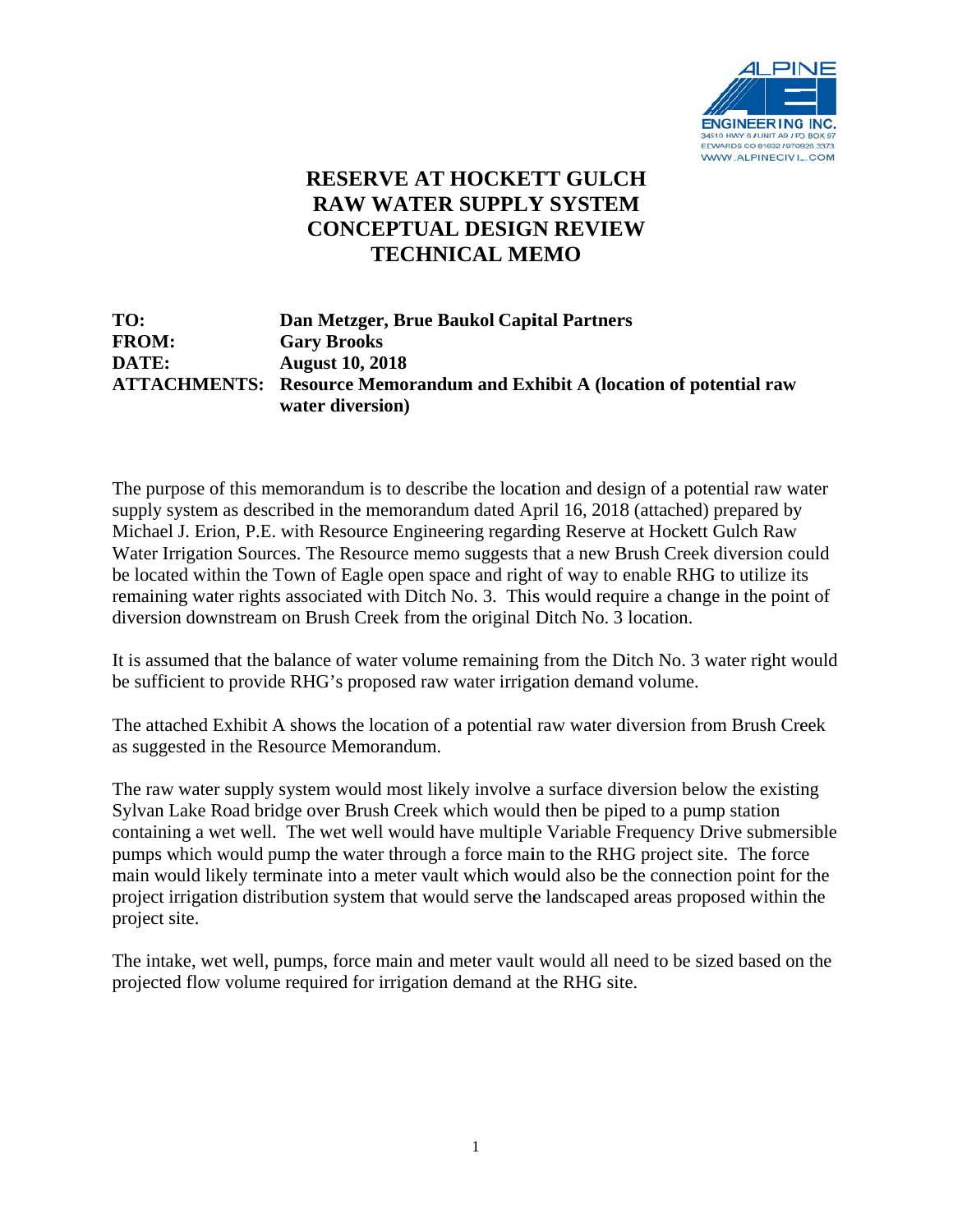

Additional items to note regarding the conceptual layout of the raw water supply system shown on Exhibit A include the following:

- Permitting for the system would likely include a Town of Eagle Floodplain Development Permit and a Federal 404 Wetland Permit. The existing wetlands shown on Exhibit A were from a pre-construction delineation study prepared for Eagle Ranch. The location and extent of existing wetlands within the construction limits would need to be determined by a new Wetland Delineation Report which would form the basis of the 404 wetland permit submittal.
- The proposed intake structure as shown is very close to the public water system intake filter gallery for the Green Acres Mobile Home Park located immediately to the west.
- The pump station will need to have access for maintenance of the system equipment which will likely require an access road from the existing mobile home driveway north to the pump station.
- The Pump station will require power and telemetry service.
- The proposed force main as shown will cross under an existing paved driveway leading to the mobile home park. This will require a Town of Eagle Road Cut Permit or this permit could be included in the Development Permit for the first construction phase.
- The proposed force main as shown will cross multiple existing water mains, irrigation pipes and a sewer main. A detailed field survey will be required for design of the raw w water supply system.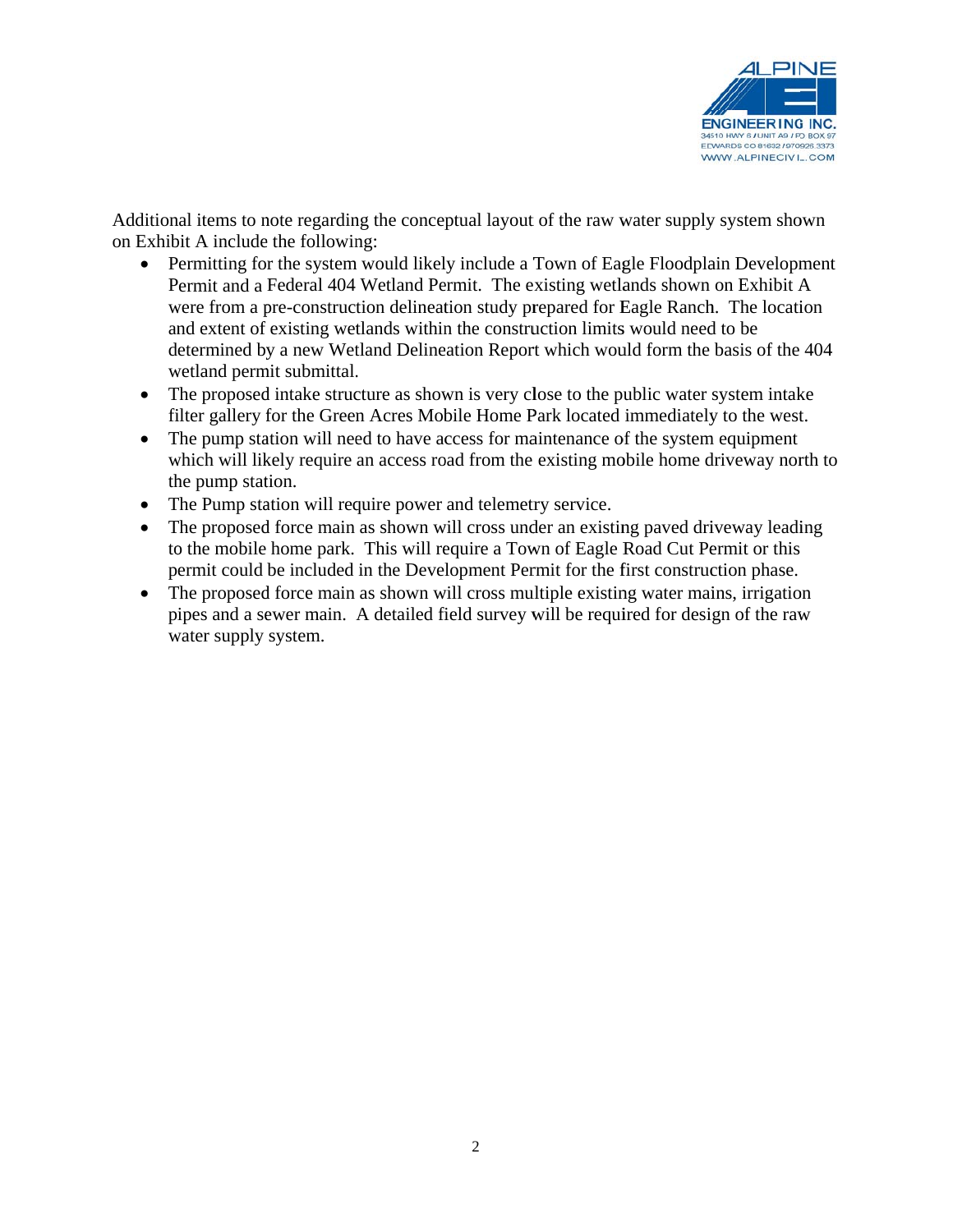

Resource Engineering, Inc. 909 Colorado Avenue Glenwood Springs, CO 81601 (970)-945-6777 Voice (970)-945-1137 Facsimile

# Memorandum

| To:          | Morgan Landers, Community Development Director                          |
|--------------|-------------------------------------------------------------------------|
| From:        | Michael J. Erion, P.E. #                                                |
| CC:          | Brandy Reitter, Bryon McGinnis, Mary Elizabeth Geiger, Esq.             |
| <b>File:</b> | 161-9.21                                                                |
| Date:        | April 18, 2018                                                          |
| <b>Re:</b>   | Town of Eagle – Reserve at Hockett Gulch – Raw Water Irrigation Sources |
|              |                                                                         |

As a follow up to the meeting on April 3, 2018 regarding water matters for the Reserve at Hockett Gulch application, this memorandum presents our findings related to raw water irrigation sources. As presented by the Applicant's team, three ditches traverse through or adjacent to the project property including Ditch No. 3, Laura A. Hockett Ditch and CKP Ditch. The questions by the development team included (1) Does the Town have an interest in these ditches? (2) What is the status of use of Ditch No. 3? (3) Who are the other owners/users in the three ditches?

### **Ditch No. 3**

The Town owns 16 acre feet of historic consumptive use and the associated 0.255 cfs of the 3.04 cfs decreed to Priority No. 52 in Ditch No. 3. This right was conveyed to the Town pursuant to a 1981 Agreement with JHY Associates and was included in the Town's Plan for Augmentation in Case No. 87CW386. The purpose of this 1981 Agreement and conveyance was to enable to the Town to provide potable water service to 88 EQRs at the JHY development. The Town may own additional rights in the ditch for the Eagle Ranch open space parcels, but RESOURCE does not have any documentation of such and none was apparently conveyed with the Eagle Ranch annexation. BBCP is apparently the only other owner in the ditch. JHY Associates dried up their irrigated lands pursuant to the decree in Case No. 80CW269. Eagle Ranch construction apparently resulted in the ditch being permanently closed on Eagle Ranch in about 2002. The Ditch No. 3 Ditch structure is unusable.

### **Laura A. Hockett Ditch**

The Town does not own any water in the Laura A. Hockett Ditch. The ditch is owned by properties west of Eagle down to and including the Airport Gateway Center. The District 37 Water Commissioner Bill McEwan indicated that the ditch is very flat and would not have additional capacity (assuming BBCP worked out an Agreement with the existing ditch owners).

### **CKP Ditch**

The Town owns water rights in the CKP Ditch that were quantified in Case No. 95CW208 for dry up at the Eagle Airport. These rights were historically diverted from the Eagle River at a changed point of diversion and not from Brush Creek. The Town's CKP Ditch rights are included in the Plan for Augmentation decreed in Case No. 05CW282. The CKP Ditch does not appear to be located on the

#### **From the Desk of Michael J. Erion, P.E. Page 1 of 2**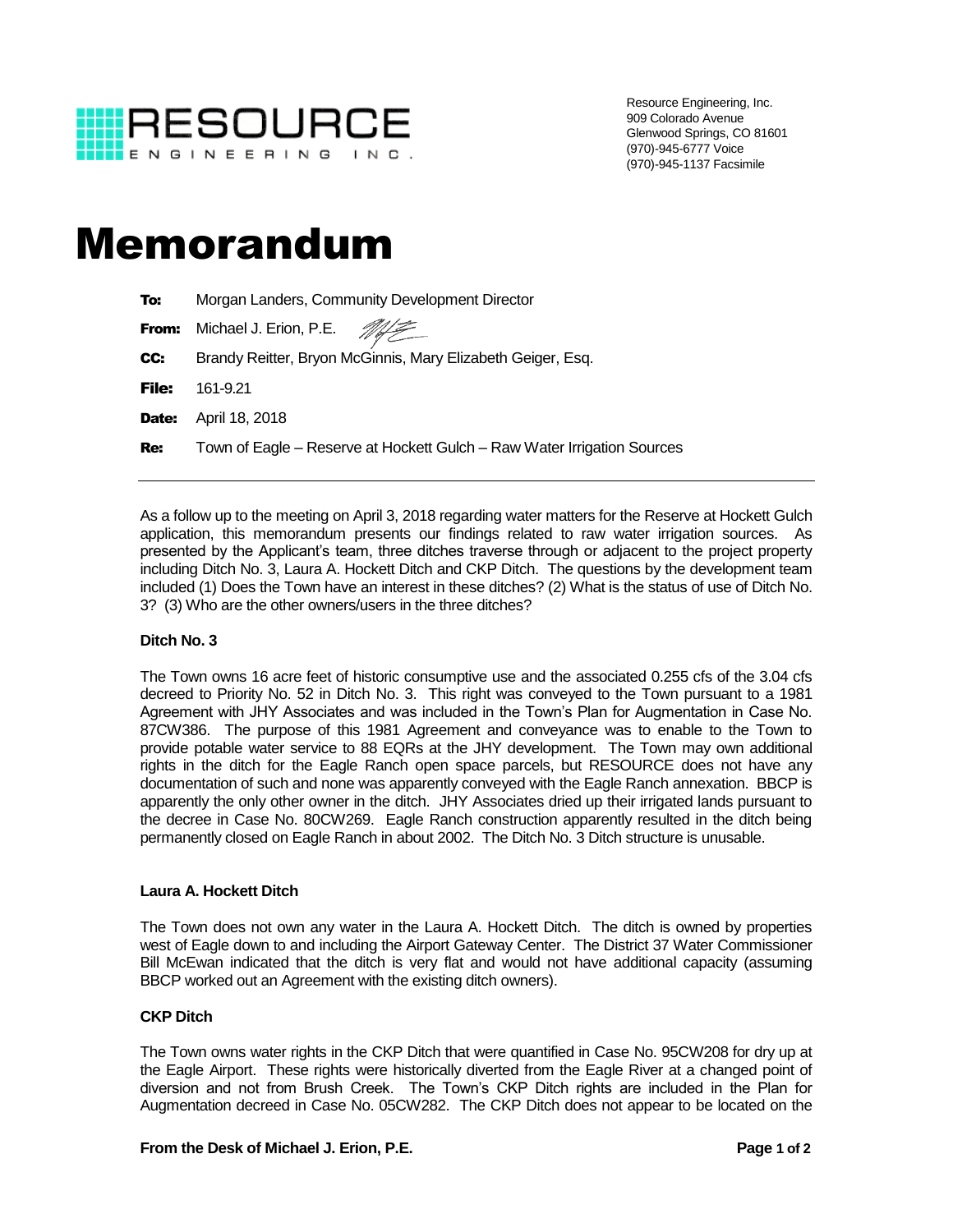BBCP property and would require an agreement with existing ditch users and an easement from Green Acres Mobile Home Park. It does not appear that there would be water available for use from this ditch.

### **New Brush Creek Diversion**

As described above, the Town is not in a position to enhance BBCP's development of a raw water system through the use of structures or water rights related to three ditches. However, a new Brush Creek diversion, pump, could be located within the Town of Eagle open space and road right of way. The Town could grant easements for a raw water system. This could be accomplished by a change in point of diversion for BBCP's remaining Ditch No. 3 water rights.

#### **Water Rights**

The Reserve at Hockett Gulch project water rights dedication requirement will exceed the existing 88 EQR credit from the 1981 JHY Agreement and the balance of Ditch No. 3 water rights owned by BBCP. RESOURCE noted at the meeting that up to 2.7 acre feet of the remaining Ditch No. 3 historic consumptive use is also used as augmentation for the the Middle Eby Creek Subdivision located outside the Town limits. Counsel for BBCP was going to follow up on this ownership and use.

If a raw water system is developed for the project, it would seem logical that the Town would lease back to BBCP a portion of the Ditch No. 3 water rights, which were historically used for irrigation on the property, for use from a new point of diversion on Brush Creek. The Town would need to change the point of diversion for the balance of Ditch No. 3 water rights to be conveyed to the Town for raw water irrigation at a pump station on Brush Creek and to municipal use at the Town's Lower Basin Water Treatment Plan to the extent not used for irrigation. The Town would then need to discuss the dedication of other water rights by BBCP to the Town to meet the water dedication requirements or payment in lieu thereof.